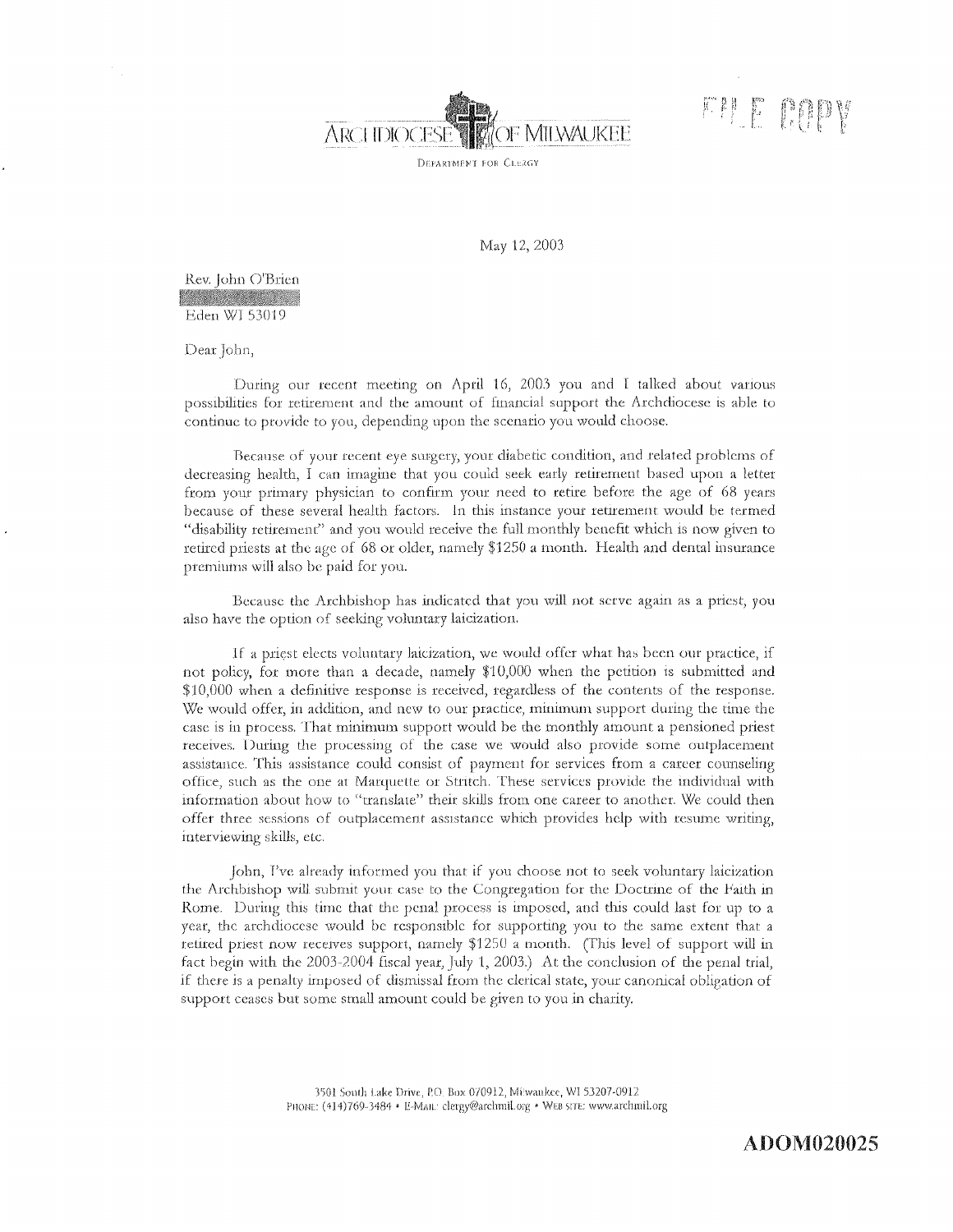In all instances we would maintain you on our health insurance for one year at diocesan expense. You would then be free to ask for an additional six months of coverage, but at your own expense. This coverage would cease as soon as you had employment

To my best recollection, John, these are the options which we discussed at our last meeting. After careful perusal of the above information if you have any questions or need for further clarification, please be in contact with my office.

With prayerful best wishes for improved health and a renewed sense of hope during this difficult time of transition, I am

Fraternally yours in the Lord,

V. Rev. Joseph F. Hornacek Vicar for Clergy

 $JFH/kg$ 

providing this benefit.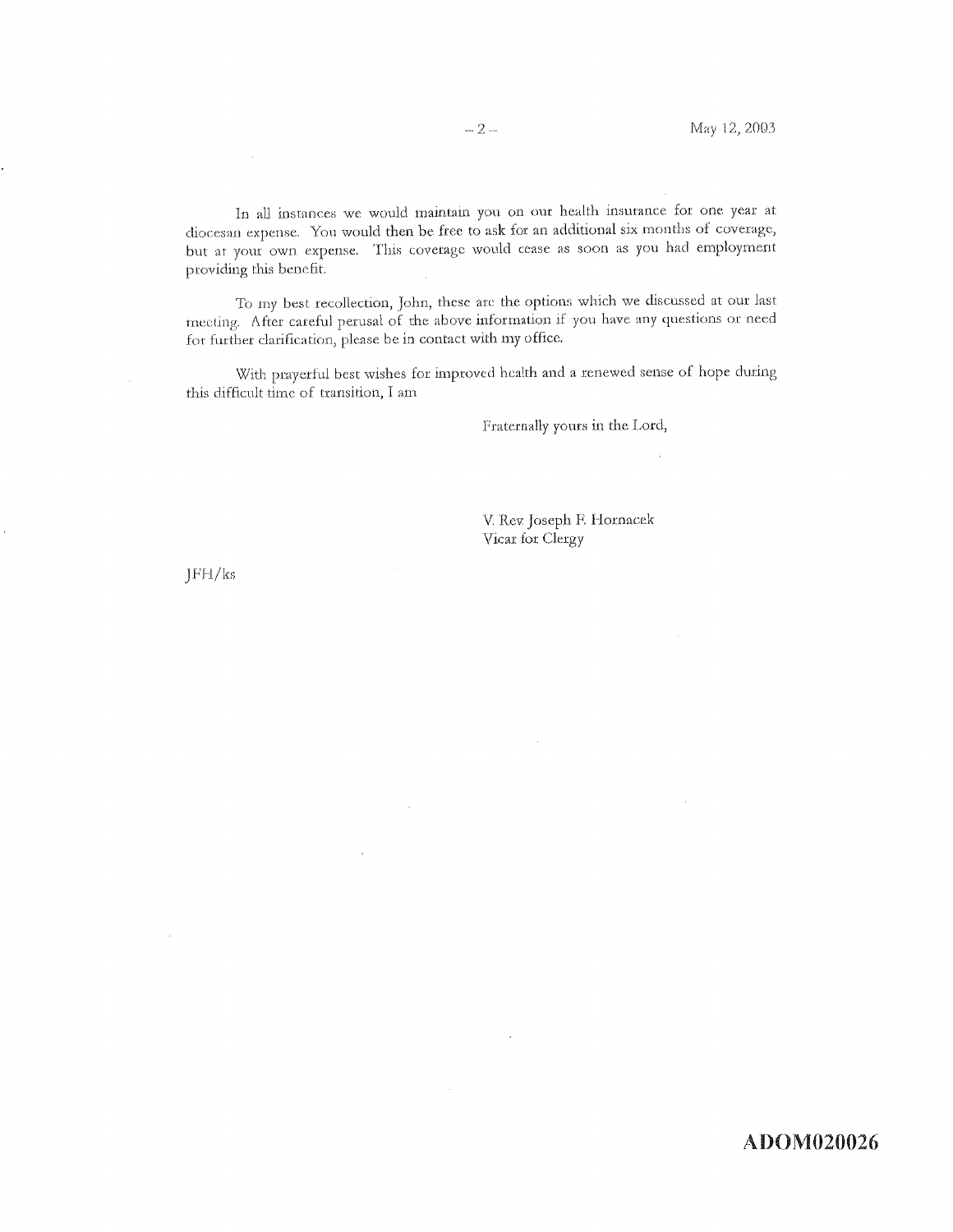

**COLE COPY** 

September 18, 2003

Rev. John O'Brien

**Production of the Contract of State** Eden WI 53019

Dear John,

It was good to speak with you on the phone earlier this week.

Enclosed please find the forms I spoke of for your application for disability retirement. Please complete yours and have your primary physician complete his as well.

Again, you can expect to receive the promised check for \$10,000 as soon as your letter has been sent to Rome, later this month or the first week of October.

Fraternally yours,

V. Rev. Joseph F. Hornacek Vicar for Clergy

 $JFH/kg$ 

3501 South Lake Drive, P.O. Box 070912, Milwaukee, WI 53207-0912 PHONE: (414)769-3484 · E-MAIL: clergy@archmil.org · WEB SITE: www.archmil.org